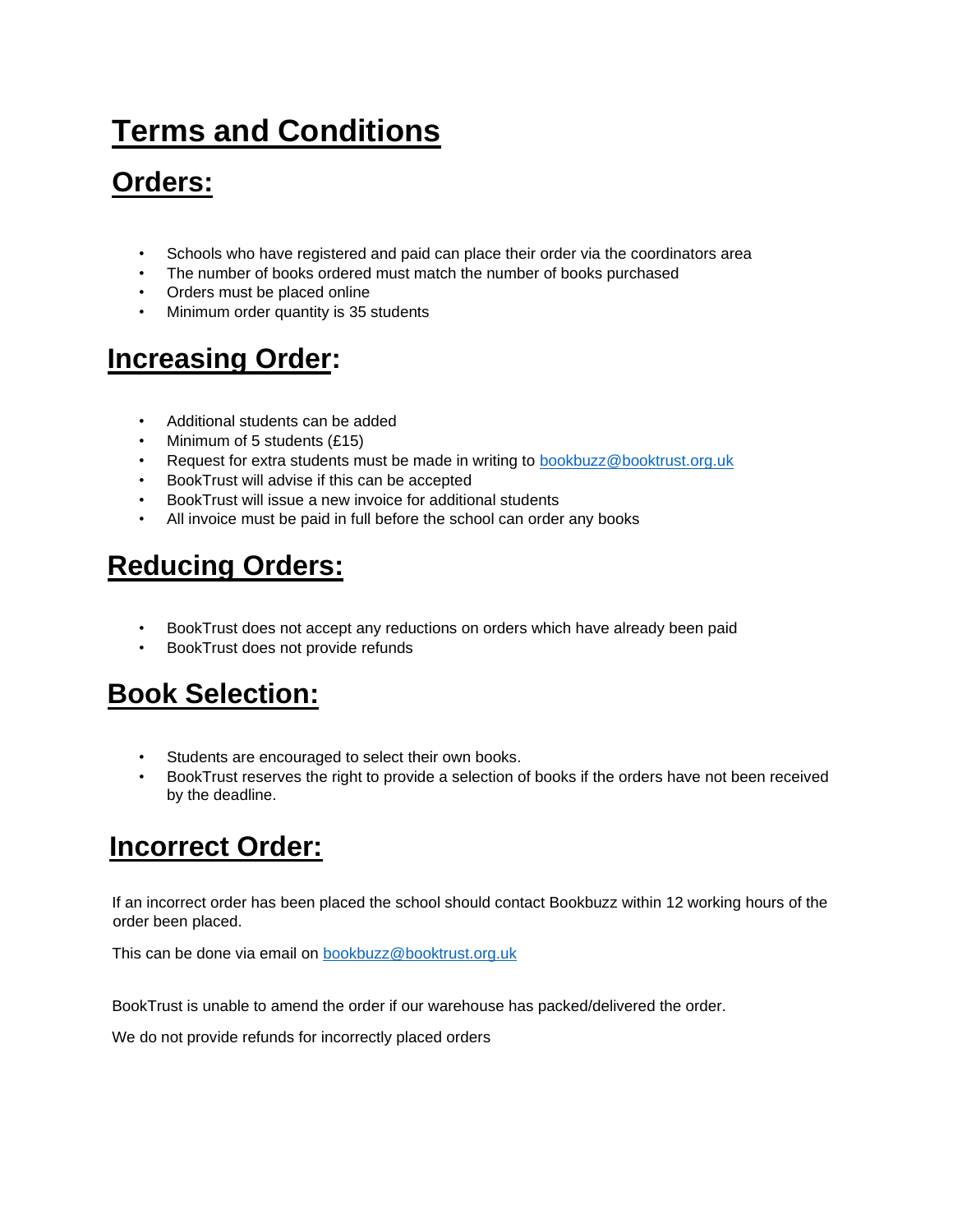## **Substitution:**

#### **Orders placed before the final deadline:**

- If a title is no longer available BookTrust will contact the school to advise
- BookTrust will offer a replacement title or a refund

#### **Orders placed after the final deadline**:

- If the title is no longer available BookTrust will substitute the title
- No refunds will be given

### **Delivery:**

- BookTrust will endeavor to deliver all orders before the final deadline no later than Friday 16 December 2022.
- Once the order has been delivered BookTrust does not accept any responsibility for subsequent or consequential loss or damage

#### **Incorrect Delivery:**

- BookTrust will aim to provide a replacement for incorrect items delivered if the order has been placed by the final deadline
- If the requested title is no longer available BookTrust will
	- o Offer a replacement title
	- o Provide a refund
- BookTrust will only offer a replacement title based on stock availability, if the order was placed after the final deadline.
- BookTrust will not provide any refunds
- In the event an incorrect order has been placed the school must contact BookTrust within 7 days of receipting delivery.
- BookTrust reserves the right to refuse returns/replacements and refunds after this time.
- BookTrust will deal with each case on an individual basis.